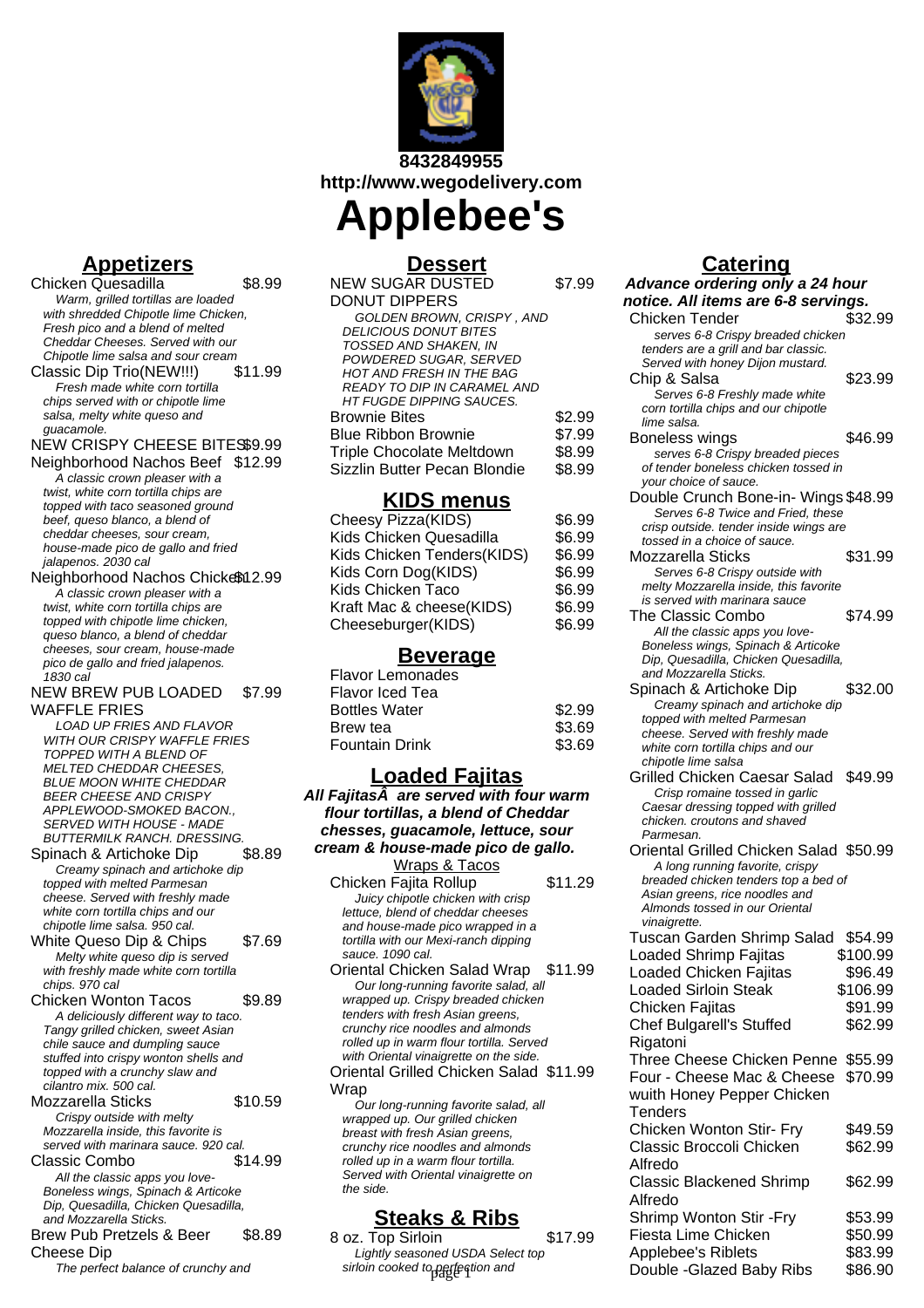chewy, warm pretzel sticks are ready to dip in BLUE MOON white cheddar beer cheese and honey Dijon mustard. 1080 cal.

Boneless Wings \$10.99 Crispy breaded pieces of tender boneless chicken tossed in your choice of: Classic Hot Buffalo sauce, Honey BBQ sauce, or Sweet Asian Chile sauce. Served with Bleu Cheese or Ranch dressing. 1060-1150 cal.

Double Crunch Bone-In Wing\$13.99 Twice battered and fried, these crisp outside, tender inside wings are tossed in a choice of: Classic Hot Buffalo sauce, Honey BBQ sauce, or Sweet Asian Chile sauce. Served with Bleu Cheese or Ranch dressing. 1030-1120 cal.

Crunchy Onion Rings \$7.49 Served with Honey BBQ Sauce.

Breadsticks with Alfredo Sauce\$6.49 Five golden brown signature breadsticks brushed with garlic and parsley butter, Served with creamy Alfredo sauce for dipping.

#### **Family Bundle Meals No Substitutions or modification**

Cheeseburger Family Bundle \$34.99 Serves 4 Crunchy Onion Rings Classic Cheeseburger and Side Fries

**Lunch Combos**

**Lunch available UNTIL 4pm Monday thru Friday ONLY**

**Build your APPETIZER Sampler**

**2 Entrees & 1 Appetizer** 2 for \$22.50

#### **Irresist- A-Bowls**

New Broccoli Cheddar Mac N \$9.99 Cheese Bowl

Penne pasta tossed in a rich Parmesan cream sauce with broccoli, shredded carrots, Applewood-Smoked bacon and a blend of melted Cheddar cheeses.

New Broccoli Cheddar Mac N \$14.99 Cheese Bowl With Grilled

**Chicken** 

Penne pasta tossed in a rich Parmesan cream sauce with broccoli, shredded carrots, Applewoodsmoked bacon and blend of melted Cheddar cheeses.

Crispy Orange Chicken Bowl \$12.99 Breaded pieces of tender boneless chicken breast tossed in our sweet and tangy orange sauce , Served over fresh stir-fried veggies and cilantro rice . Topped with green onions and toasted almonds.

Grilled Chicken & Spinach Alffredo \$12.99

Penne pasta tossed in a creamy spinach Alfredo sauce then topped with juicy grilled chicken, a blend of melted Cheddar and Parmesan cheeses and parsley

Homestyle chicken Bowl \$13.99 The ultimate homestyle bowl with crispy chicken tenders served over garlic mashed potatoes, garlicky green beans Applewood-smoked bacon and a blend of Cheddar cheeses. Smothered in gravy and topped with crispy onions.

| served hot off the grill. Served with<br>your choice of two sides. 280 cal. |         |
|-----------------------------------------------------------------------------|---------|
| 6 oz. Top Sirloin                                                           | \$14.99 |
|                                                                             |         |
| Lightly seasoned USDA Select top                                            |         |
| sirloin cooked to perfection and                                            |         |
| served hot off the grill. Served with                                       |         |
| your choice of two sides. 200 cal.                                          |         |
| **Full Rack**Double-Glazed                                                  | \$20.99 |
| Baby Back Ribs                                                              |         |
| Slow cooked to fall off the bone                                            |         |
| tenderness. Slathered with your                                             |         |
| choice of sauce                                                             |         |
| **Half Rack**Double-Glazed                                                  | \$15.99 |
| <b>Baby Back Ribs</b>                                                       |         |
| Slow cooked to fall off the bone                                            |         |
| tenderness. Slathered in your choice                                        |         |
| of sauce.                                                                   |         |
| <b>Bourbon Street Steak</b>                                                 | \$18.99 |
| Big flavor from New Orleans.                                                |         |
| USDA Select top sirloin steak jazzed                                        |         |
| up with Cajun spices and garlic butter                                      |         |
| served with sauteed mushrooms and                                           |         |
| onions. Served with crispy red                                              |         |
| potatoes. 670 cal.                                                          |         |
| <b>Riblet Platter</b>                                                       | \$13.99 |
| Shrimp 'N Parmesan Sirloin                                                  | \$20.99 |
| A popular take on surf 'n turf, this                                        |         |
| dish starts with a tender grilled 8 oz.                                     |         |
| USDA Select top sirloin and is topped                                       |         |
| with sauteed blackened shrimp and                                           |         |
| our creamy Imon butter Parmesan                                             |         |
| sauce. Served with your choice of                                           |         |
| two sides. 620 cal.                                                         |         |

#### **Pasta**

Riblet Plate \$10.99

| Classic Broccoli Chicken              | \$13.99 |
|---------------------------------------|---------|
| Alfredo                               |         |
| Juicy grilled chicken is served       |         |
| warm on a bed of fettuccine pasta     |         |
| tossed with broccoli and rich Alfredo |         |
| sauce topped with Parmesan cheese.    |         |
| 1220 cal.                             |         |
| Classic Broccoli blacken              | \$14.99 |
| Shrimp Alfredo                        |         |
| Blackened shrimp is served warm       |         |
| on a bed of fettuccine pasta tossed   |         |
| with broccoli and rich Alfredo sauce  |         |
| topped with Parmesan cheese. 1110     |         |
| cal.                                  |         |
| Three-Cheese Chicken Penne \$12.99    |         |
| Asiago, Parmesan and white            |         |
| Cheddar cheeses are mixed with        |         |
| penne pasta in a rich Parmesan        |         |
| cream sauce then topped with grilled  |         |
| chicken breast and bruschetta         |         |
| tomatoes, 1150 cal.                   |         |
| Four-Cheese Mac & Cheese              | \$14.99 |
| w/Honey Pepper Chicken                |         |
| Tenders                               |         |
| A sweet and savory take on            |         |
| comfort food, four-cheese Mac &       |         |
| Cheese is topped with crispy breaded  |         |
| chicken tenders tossed in honey       |         |
| pepper sauce and topped with bacon.   |         |
| 1420 cal.                             |         |
|                                       |         |
| <u>Side Salads &amp; Soups</u>        |         |
| <b>Steamed Broccol</b>                | \$2.99  |
| <b>Basket Of Fries</b>                | \$3.50  |

| olcanicu Diuuun                    | ພ∠.ວວ  |
|------------------------------------|--------|
| <b>Basket Of Fries</b>             | \$3.50 |
| Four-Cheese Mac & Cheese w/ \$4.99 |        |
| Applewood-smoked bacon             |        |
| Loaded Garlic Mashed               | \$3.99 |
| Potatoes                           |        |
| Side Crunchy Onion Rings           | \$3.69 |
| <b>Tomato Basil Soup</b>           | \$5.69 |
| 180 cal.                           |        |
| <b>French Onion Soup</b>           | \$5.99 |
| 340 cal.                           |        |
| Chicken Tortilla Soup              | \$7.89 |
| 160 cal.                           |        |
| nage 2                             |        |

| Clubhouse Grille<br>Bacon Cheddar Grilled Chicken\$46.49<br>Sandwich | \$63.49 |
|----------------------------------------------------------------------|---------|
| Chicken Fajita Rollup                                                | \$57.99 |
| House Salad                                                          | \$28.99 |
| Caesar Salad                                                         | \$28.99 |
| <b>Breadsticks</b>                                                   | \$21.49 |
| Garlic Mashed Potatoes                                               | \$21.49 |
| <b>Garlicky Green Beans</b>                                          | \$21.49 |
| Signature Coleslaw                                                   | \$21.49 |
| <b>Steamed Broccoli</b>                                              | \$21.49 |
| <b>Brownie Bites</b>                                                 | \$26.89 |
| Drinks                                                               | \$11.99 |
| <b>One Gallon</b>                                                    |         |

#### **Handcrafted Burgers**

**100% fresh, never frozen ground beef. All burgers are cooked to a minimum 158 degrees Fahrenheit with your choice of pink or no-pink. Burgers are served with Classic Fries which can be substituted for additional charge.** Whisky Bacon Burger \$12.99

Savor the rich flavor in this tasty original. An all-beef patty topped with 2 slices of Pepper Jack cheese, crispy onions, 2 strips of bacon and Fireball Whisky-infused steak sauce. Served with lettuce, tomato, onion & pickles on a Brioche bun. 1260 cal. New Impossible Cheeseburger \$11.99

a delicious impossible Burger Made From Plants for those who crave n meat topped with two slices of american cheese, lettuce tomato, onion and pickles, served with fries

Quesadilla Burger \$12.99 Part burger, part quesadilla, all taste. This original burger creation comes piled high with Jack cheese, our signature Mexi-ranch sauce, crispy bacon, fresh pico and shredded lettuce in a crisp, warm Cheddar quesadilla. 1340 cal.

Classic Bacon Cheeseburger \$12.99 A juicy all-beef burger classic with lettuce, tomato, onion and pickles on a Brioche bun. 780 cal.

Classic Cheeseburger \$10.99 A juicy all-beef burger classic with lettuce, tomato, onion and pickles on a Brioche bun. 910-940 cal.

#### **Sandwiches**

**All Sandwiches, wraps and tacos are served with Classic French Fries which can be substituted for additional**

**charge.**

Bacon Cheddar Grilled Chicken \$12.39 **Sandwich** Our grilled chicken breast is topped with smoky bacon and cheddar then finished with tangy BBQ bacon ranch, crisp lettuce, onion, pickles and tomatoes on a Brioche bun. 890 cal. Clubhouse Grille 512.59 Ham, turkey, Cheddar, Swiss, bacon, lettuce, tomato, mayo and honey BBQ sauce on toasted Potato bread. 1080 cal. The prime Rib Dipper \$14.99 Thinly sliced prime rib topped with grilled onions and melted American cheese. Served on a toasted Cheddar roll with our house-made herb mayo and French onion Aujus

#### **APPLEBEE'S RIBLET** page 2 **PLATTER**

for delectable dipping.